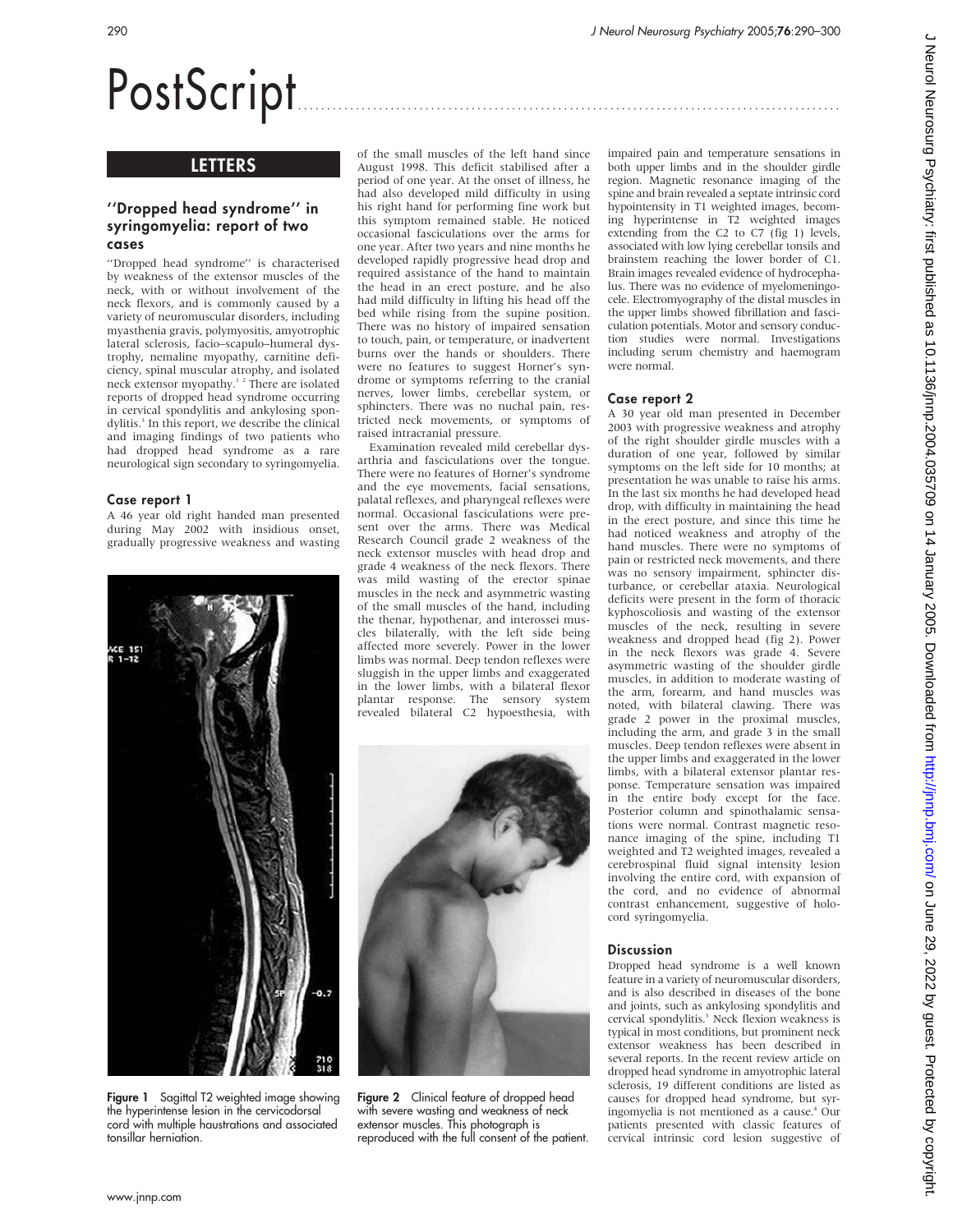syringomyelia and had the typical features of dropped head syndrome.

### A Nalini, S Ravishankar

National Institute of Mental Health and Neurosciences, Bangalore, India

Correspondence to: Dr A Nalini, National Institute of Mental Health and Neurosciences (NIMHANS), Hosur Road, Bangalore 560 029, India; nalini@nimhans. kar.nic.in; atchayaramnalini@yahoo.co.in

doi: 10.1136/jnnp.2004.040428

Received 4 March 2004 Revised form received 2 June 2004 Accepted 8 June 2004

#### Competing interests: none declared

The patient gave consent for reproduction of the photograph.

#### References

- 1 Suarez GA, Kelly JJ. The dropped head syndrome. Neurology 1992;42:1625-7.
- 2 Lomen-Hoerth C, Simmons ML, DeArmond SJ, et al. Adult-onset nemaline myopathy: another cause of dropped head. Muscle Nerve 1999;22:1146–9.
- 3 Swash M. Dropped-head and bent-spine syndromes; axial myopathies? Lancet 1998;352:758.
- 4 Gourie-Devi M, Nalini A, Sandhya S. Early or late appearance of ''dropped head syndrome'' in amyotrophic lateral sclerosis. J Neurol Neurosurg Psychiatry 2003;74:683–6.

# Vitamin B-12, serum folate, and cognitive change between 11 and 79 years

A recent Cochrane review reported that although vitamin B-12 deficiency is known to be associated with cognitive impairment in old age, benefits of supplementation on mental ability are unclear.<sup>1</sup> The situation is similar to that for blood pressure, in which hypertension is associated with neuropsychological deficits in adulthood but cognitive outcomes of lowering blood pressure in randomised controlled trials are equivocal. We found that for blood pressure, the limited effect of intervention is partly explained by the relation between childhood IQ and adult blood pressure—children with higher IQs had lower mid-life blood pressures.<sup>2</sup> As approximately 50% of the variance in adult IQ is explained by childhood IQ, studies failing to account for ''pre-morbid'' mental ability are likely to overestimate the association between adult IQ and blood pressure. Previously we reported significant relations between various tests of mental ability in old age and vitamin B-12 and folic acid concentrations in the blood.<sup>3</sup> We now describe the association between vitamin B-12 and serum folate and lifetime change in mental ability using the same cognitive test at age 11 and age 79.

As reported more fully elsewhere,<sup>4</sup> the 1932 Scottish Mental Survey (SMS1932) measured the mental ability of almost all  $(n = 87 498)$ children born in 1921 and attending Scottish schools on 1 June 1932 with a validated test of IQ, the Moray House test (MHT). With local ethics approval, 550 survivors of the SMS1932 were recruited in Lothian, Scotland by a variety of means. They underwent a health assessment, including blood sampling for vitamin B-12 and folate, and the MHT was re-administered.<sup>4</sup> In all, 483 participants were matched to age 11 MHT scores from the SMS1932, and an age-in-days-adjusted IQ score was calculated. As previously, we included only participants with mini-mental state examination scores greater than 23 and no history of dementia, to exclude pathological cognitive decline as far as possible.<sup>4</sup> None of the participants had a history of head trauma or ongoing CNS affecting disease. The resultant sample comprised 470 participants (194 men, 276 women).

Mean (SD) serum vitamin B-12 was 390 (161) ng/l ( $n = 422$ ) and mean serum folate was 337 (155)  $\mu$ g/l (n = 391). Pearson correlation coefficients with age 11 IQ were:  $r = 0.04$  (p = 0.42) for B-12 and  $r = 0.13$  $(p = 0.010)$  for folate; and with age 79 IQ,  $r = 0.12$  (p = 0.018) for B-12 and  $r = 0.12$  $(p = 0.016)$  for folate. Linear regression of age 79 IQ controlling for age 11 IQ confirmed a significant effect on age 79 IQ for B-12<br>  $(\beta = 0.092, p = 0.016, R^2$  improvement = 0.008) but not for folate  $(\beta = 0.038$ ,  $p = 0.33$ ). Only two participants had folate levels below the normal range  $(<5 \mu g/l)$  and omitting these did not affect correlation coefficients with age 11 and age 79 IQ scores. Twenty five participants had vitamin B-12 levels below the normal range  $( $200 \text{ ng/l}$ )$ and there was a stronger correlation with age 79 IQ in this group  $(r = 0.57, p < 0.001)$  than in those well within the normal range  $\geq 250$  ng/l ( $r = 0.10$ ,  $p = 0.031$ ). The difference between these two correlation coefficients was significant (p = 0.016). After adjusting for all variables known to be associated with lifetime change in IQ (sex, APOE  $\epsilon$ 4 status, cigarette smoking, statin use,<br>and number of drugs prescribed),<sup>4</sup> vitamin B-12 remained a significant contributor  $(\beta = 0.095, p = 0.011)$ . Together, these variables explained 4.5% of total variance in age 79 IQ scores after adjusting for IQ at age 11. The number of units of alcohol consumed per week was also positively correlated with age 79 IQ score (Spearman  $\rho = 0.10$ ,  $p = 0.026$ ), but was no longer significantly associated  $(\beta = -0.01, p = 0.73)$  once age 11 IQ and vitamin B-12 were adjusted for.

#### COMMENT

Both vitamin B-12 and folate correlate with IQ in old age in a non-demented population. Lower serum B-12 at age 79 is associated with cognitive decline between age 11 and age 79. By contrast, serum folate at age 79 correlates with age 11 IQ, and controlling for this reduces the correlation with IQ in old age to almost zero. Hence, in this sample the relation between serum folate and old age mental ability can be fully explained by its



Figure 1 Vitamin B-12 levels and standardised residuals of age 79 IQ regressed on age 11 IQ in a surviving cohort of the Scottish Mental Survey 1932 (n = 422).

correlation with IQ scores on the same test given 68 years previously. This is a similar situation to that with blood pressure.<sup>2</sup> This further emphasises the importance of interpreting associations between cognition and other variables in older people in the context of ''pre-morbid'' mental ability. The effect size of vitamin B-12 is smaller than those found with more domain specific cognitive tests,<sup>3</sup> contributing less than 1% of total variance in age 79 IQ. It is unlikely to be clinically apparent. However, the effect was more significant in the small subsample with laboratory defined deficiency.

Inspection of the relation between vitamin B-12 and the standardised residual score of age 79 IQ regressed on age 11 IQ (fig 1) suggests that the overall correlation is accounted for by a subgroup that is cognitively vulnerable to vitamin B-12 deficiency. Moreover, this vulnerability occurs at levels within the normal laboratory range. An IQ decline of  $>1$  SD occurred in seven of 18 participants (39%) with a serum vitamin B-12 of <200 ng/l, 19 of 84 (23%) with levels of 200–299 ng/l, 21 of 103 (20%) with levels of 300–399 ng/l, and 21 of 149 (14%) with levels of  $>399$  ng/l. Further work is required to confirm this and ascertain what makes these individuals vulnerable. One explanation is that this is a group having ''metabolically significant'' vitamin B-12 deficiency within the normal range with raised homocysteine or methylmalonic acid levels.<sup>5</sup> This may help target B-12 therapy, but at present identifying this group remains challenging. Our data suggest that in a non-demented, relatively healthy population, serum folate concentrations were not related to IQ in old age after controlling for childhood mental ability. However, only two participants in our sample had folate values below the normal range, so other studies are needed to assess the cognitive effects of folate deficiency and treatment with folic acid.

# ACKNOWLEDGEMENTS

The research was supported by the UK Biotechnology and Biological Sciences Research Council. JMS is the recipient of a "Leading Practice Through Research" award from the Health Foundation. IJD is the recipient of a Royal Society–Wolfson Research Merit Award. LJW holds a Wellcome Trust Career Development Award.

# J M Starr

Geriatric Medicine unit, Royal Victoria Hospital, Craigleith Road, Edinburgh, EH4 2DN, UK

## A Pattie, M C Whiteman, I J Deary

Psychology, School of Philosophy, Psychology and Language Sciences, University of Edinburgh

# L J Whalley

Department of Mental Health, University of Aberdeen, Clinical Research Centre, Cornhill Royal Hospital, Aberdeen, UK Dr John M Starr; john.starr@ed.ac.uk

doi: 10.1136/jnnp.2004.046219

Competing interests: none declared

## **REFERENCES**

- 1 Malouf R, Areosa Sastre A. Vitamin B12 for cognition. Cochrane Database of Systematic Reviews. CD004326, 2003.
- 2 Starr JM, Taylor MD, Hart CL, et al. Childhood mental ability and blood pressure at midlife: linking the Scottish Mental Survey 1932 and the Midspan studies. J Hypertens 2004;22:893-8.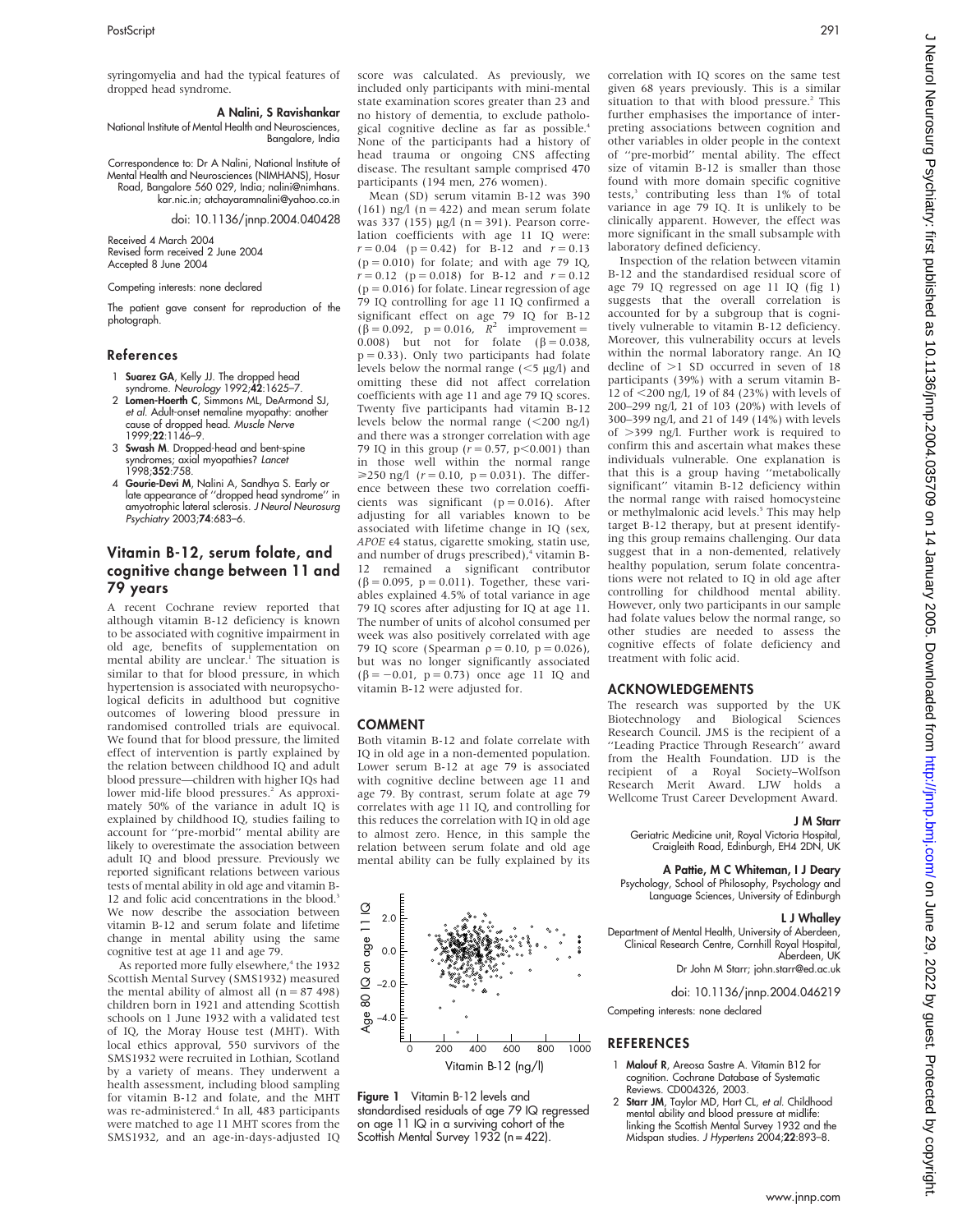- 3 Duthie SJ, Whalley LJ, Collins AR, et al. Homocysteine, B vitamin status and cognitive function in older adults. Am J Clin Nuti 2002;75:908–13.
- 4 **Deary IJ**, Whiteman MC, Starr JM, *et al.* The<br>impact of childhood intelligence in later life:<br>following up the Scottish Mental Surveys of 1932<br>and 1947. *J Pers Soc Psychol* 2004;**86**:130–47.
- 5 Clarke R, Grimley Evans J, Schneede J, et al. Vitamin B12 and folate deficiency in later life. Age Ageing 2004;33:34-41.

# Stent assisted endovascular thrombolysis of internal carotid artery dissection

Spontaneous dissection of the extracranial internal carotid artery (ICA) is a major cause of stroke with severe residual handicap in young adults.<sup>1</sup> Recently, stent supported angioplasty has been used to treat intimal dissection in case of neurological symptoms while on anticoagulation or as an alternative to the traditionally accepted use of anticoagulation.<sup>23</sup> We report a case of internal carotid artery dissection causing hemiplegia successfully treated with emergent endovascular stenting followed by intra-arterial thrombolysis.

#### Case report

A 44 year old right handed man was admitted to the emergency room after an acute episode of left side weakness, which resolved within three hours. The patient had been well until the onset of symptoms. There was no history of trauma, strenuous exercise, hypertension, or other medical problems. In the week prior to admission, he reported intermittent headaches and right sided neck pain after four days of diving. A cranial computed tomography (CT) scan was normal. Diffusion weighted imaging (DWI) of the brain performed six hours after the onset of symptoms while the patient was asymptomatic showed no evidence of infarction. T2-weighted magnetic resonance images and fat suppressed images showed a semilunar hypersignal of a mural haematoma in the infrapetrous segment of the right ICA suggestive of a dissection. Low molecular weight heparin treatment (enoxaparin sodium 1 mg/kg subcutaneously every 12 hours) was started to obtain true anticoagulation.

Three hours later, the patient had sudden left sided hemiplegia, hypaesthesia, hemianopia, and hemineglect. The National Institutes of Health Stroke Scale (NIHSS) score was 12. Transcranial Doppler ultrasound did not show any flow signal from the middle cerebral artery (MCA) pointing to an acute occlusion. Because of the likely poor chance of revascularisation with intravenous thrombolytic therapy, emergent endovascular revascularisation followed by intra-arterial thrombolysis was planned. Angiography (fig 1A) performed within three hours and 30 minutes of onset of the new symptoms showed the typical narrowed aspect of the ICA with no opacification of the intracranial arteries. Right hemispheric circulation was analysed on the left carotid angiogram: the right anterior cerebral artery (ACA) filled via anterior communicating artery, and the distal branches of the right MCA was filled via pial collaterals from the right ACA. The right M1 and A1 segments were completely occluded. Proximal ICA recanalisation was achieved by implantation of two tandem self-expandable stents (Carotid Wall stent, Boston Scientific Inc, Natick, MA), covering the suprabulbar cervical portion of the ICA (fig 1B). Subsequent intracranial angiography showed a fresh thrombus in the right carotid siphon and confirmed the occlusion of the MCA. Intra-arterial tissue plasminogen activator (tPA) was infused directly into the thrombus four hours after the onset of the new symptoms (40 mg total). There was good proximal recanalisation with residual filling defects in some branches of the MCA (fig 1C) and immediate clinical improvement. The patient received a 5000 U heparin bolus during the procedure and then continuous 500 U/h infusion for 24 hours. Heparin therapy was then replaced by clopidogrel and aspirin, both 75 mg daily. On day 2, MRI showed brain infarct in the deep MCA territories with asymptomatic haemorrhagic transformation. The carotid artery and the MCA were fully patent at ultrasound examination with no evidence of restenosis. There were no periprocedural complications and the patient's symptoms improved gradually after the procedure. On day 7, he was discharged on aspirin and clopidogrel with no residual symptoms.

#### **Discussion**

Ischaemic stroke in patients with ICA dissection mainly results from thromboembolic, or, less frequently, haemodynamic mechanisms.<sup>4</sup> Formation of a false channel in the vessel wall or endothelial damage may favour formation of a local thrombus, which becomes less adherent and prone to embolise distally.<sup>1</sup> Although no general agreement exists on the best management of extracranial carotid artery dissection, and because of the threat of an embolic complication, anticoagulation with heparin followed by oral warfarin is used in most institutions.<sup>5</sup> In case of an embolic complication in a patient with



Figure 1 (A) Baseline right common carotid artery (CCA) angiogram shows near occlusion distal to the origin of the infrapetrous segment of the right internal carotid artery (ICA). (B) Post stenting right ICA angiogram demonstrates complete resolution of the ICA occlusion and shows the thrombus in the carotid siphon and in the MCA. (C) Right ICA angiogram after 40 mg of intraarterial tissue plasminogen activator, recanalisation of the carotid siphon and of the M1 and M2 segment of the MCA and partial recanalisation of some branches of the MCA.

known carotid artery dissection revealed by local signs or a transient ischaemic attack, as in our patient, no recommendation exists about emergent therapy. Some reports suggest that intravenous thrombolysis might be safe and effective when given within three hours of onset of stroke without worsening the arterial wall tearing.<sup>6</sup> However, in case of severe stenosis, near occlusion, or even occlusion of the ICA, regardless of the cause, intravenous or intra-arterial thrombolysis has had a poor recanalisation rate, less than 15%.

Endovascular stenting in patients with carotid artery dissection has been successfully used in either selected cases with haemodynamically significant stenosis or when anticoagulation failed to prevent embolic stroke.<sup>2 3</sup> It permitted resolution of the stenosis with immediate recanalisation of the artery. After the procedure, there was no need for anticoagulation and the patient was treated with antiplatelet agents. Our patient had acute hemiplegia with MCA occlusion despite adequate medical therapy. Intravenous thrombolysis given within three hours of onset of symptoms might be an alternative treatment,<sup>8</sup> but it would have likely not been effective since ICA near occlusion would have been left in place; systemic thrombolysis was contraindicated because of the anticoagulation therapy.

We chose a new approach combining endovascular stenting and intra-arterial thrombolysis. Mechanical reopening of occluded large vessels is currently being explored only in carefully selected cases of acute stroke management to minimise the risk of haemorrhagic complications. By taking advantage of the immediate recanalisation of completely occluded vessels it permits delivery of thrombolytic agents directly in the clot, maximising the chance of total distal recanalisation.

Although so far no clinical trial has documented the efficacy of emergent revascularisation in the setting of acute stroke, accumulated anecdotal data show that endovascular mechanical revascularisation is likely to become an important alternative therapeutic approach in properly selected stroke patients. A potential disadvantage of mechanical reopening is the production of embolic debris.<sup>9</sup> With stent deploying in dissected carotid artery, there is a theoretical risk of the intramural clot contained within the dissected segment breaking into the cerebral circulation leading to embolisation distally. In our case, the MCA emboli were demonstrated prior to stenting using transcranial Doppler ultrasound. Another alternative to intra-arterial thrombolysis could be the use of mechanical thrombectomy devices to remove the clot from the carotid siphon and MCA.

This case report is to our knowledge the first example of the potential use of stenting followed by intra-arterial thrombolysis to treat and cure symptomatic carotid artery dissection. However, no conclusions can be drawn about the safety of endovascular approach in this clinical setting. Further evaluation is needed to address its risk–benefit ratio.

#### H Abboud

Department of Neurology and Stroke Center, Bichat University Hospital and Medical School, Denis Diderot University-Paris VII, France

# E Houdart

The Department of Interventional Neuroradiology, Lariboisiere Hospital, Denis Diderot University-Paris VII, France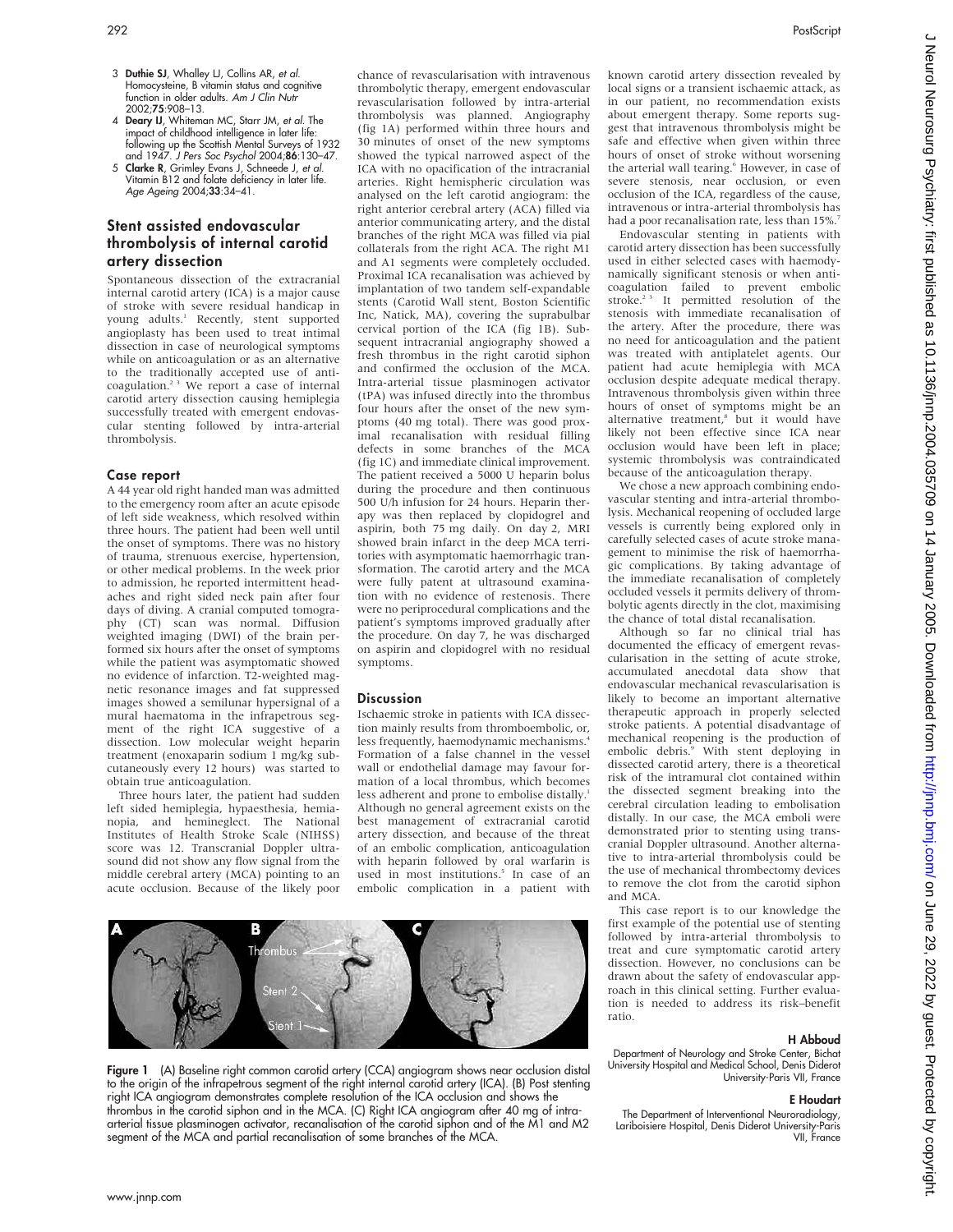## E Meseguer, P Amarenco

Department of Neurology and Stroke Center, Bichat University Hospital and Medical School, Denis Diderot University-Paris VII, France

Correspondence to: Halim Abboud, Department of Neurology and Stroke Center, Bichat Hospital, 46 rue Henri Huchard, F-75018 Paris, France; halim. abboud@bch.ap-hop-paris.fr

doi: 10.1136/jnnp.2004.041863

Competing interests: none declared

#### References

- 1 Schievink WI. Spontaneous dissection of the carotid and vertebral arteries. N Engl J Med 2001;344:898–906.
- 2 Malek AM, Higashida RT, Phatouros CC, et al. Endovascular management of extracranial carotid artery dissection achieved using stent angioplasty. AJNR Am J Neuroradiol 2000;21:1280–92.
- 3 Cohen JE, Leker RR, Gotkine M, et al. Emergent stenting to treat patients with carotid artery dissection: clinically and radiologically directed therapeutic decision making. Stroke 2003;34:e254-7
- 4 Lucas C, Moulin T, Deplanque D, et al. Stroke patterns of internal carotid artery dissection in 40 patients. Stroke 1998;29:2646–8.
- 5 Lyrer P, Engelter S. Antithrombotic drugs for carotid artery dissection. Stroke 2004;35:613–14.
- 6 Derex L, Nighoghossian N, Turjman F, et al. Intravenous tPA in acute ischemic stroke related to internal carotid artery dissection. Neurology 2000;54:2159–61.
- 7 Arnold M, Schroth G, Nedeltchev K, et al. Intraarterial thrombolysis in 100 patients with acute stroke due to middle cerebral artery occlusion. Stroke 2002;33:1828–33.
- 8 Tissue plasminogen activator for acute ischemic stroke. The National Institute of Neurological

Disorders and Stroke rt-PA Stroke Study Group. N Engl J Med 1995;333:1581–7.

9 Qureshi AI. Endovascular treatment of cerebrovascular diseases and intracranial neoplasms. Lancet 2004;363:804–13.

# Bell's palsy: a study of the treatment advice given by Neurologists

Bell's palsy is defined as an isolated unilateral lower motor neurone facial weakness of no obvious cause. The incidence has been estimated at around 23 to 25 cases per 100 000 population annually.<sup>1</sup> Although the prognosis is generally good, around 16% are left with varying degrees of permanent disability.<sup>2</sup>

The use of steroids and acyclovir in the treatment of Bell's palsy has been addressed in two recent Cochrane reviews.<sup>34</sup> These found no benefit from either but concluded that available studies were insufficiently powered to detect a treatment effect.

Neurologists are often asked by primary care physicians for treatment advice and in view of this uncertainty we were interested in studying the recommendations given. A questionnaire (appendix) was emailed to all consultant neurologists  $(n = 35)$  and specialist registrars ( $n = 21$ ) in Scotland. Responses were collated at six weeks following an interim reminder. Fisher's exact test was used to compare groups; odds ratios with 95% confidence intervals and significance were calculated (table 1).

Replies were received from 27 consultants and 17 registrars, response rates of 77% and

81%, respectively. In all, there had been 69 requests received for treatment advice in the preceding three months. Referral for guidance from neurologists amounted to 26% of the total number of cases predicted by incidence studies.

Only 5% of neurologists said they would always see the patient, with further 29% if atypical features were present. The use of steroids depended strongly on the stage of presentation, 76% giving steroids within 24 hours of onset, 62% within three days, and only 28% up to seven days. Fewer gave steroids in certain subcategories (12% in pregnancy, 19% in Ramsay Hunt syndrome, 62% in a complete syndrome, and 45% in a partial syndrome).

The steroid regimen advised was variable, with most advocating 40 to 60 mg of prednisolone, with or without a tapering dose. Only 20% of neurologists gave acyclovir in every instance; a further 20% gave it if there was evidence of Ramsay Hunt syndrome.

On the whole the responses from consultants and registrars were similar. However, while both advised steroids early on, consultants still recommended steroids up to seven days (42%) compared with only 6% of specialist registrars ( $p = 0.009$ ). Geographical variability was evident; Glasgow neurologists advised steroids more readily, with 95%, 74%, and 21% giving them at 24 hours, three days, and seven days, respectively. This compared with 42% ( $p = 0.002$ ), 42% ( $p = 0.065$ ), and 17% ( $p = 0.34$ ) at Edinburgh. There was also a trend for Glasgow physicians to prescribe more acyclovir  $(21\% \nu 11\% (p = 0.37))$ .

## **Table 1** Treatment of Bell's palsy by subcategory

|                       | consultants    | "Yes" responses by "Yes" responses by "No" responses by<br>registrars | consultants | "No" responses by<br>registrars | OR (95% CI)              | p Value |
|-----------------------|----------------|-----------------------------------------------------------------------|-------------|---------------------------------|--------------------------|---------|
| Do you see the        |                |                                                                       |             |                                 |                          |         |
| patient?              |                |                                                                       | 14          |                                 | $0.642$ (0.355 to 11.63) | 0.5     |
| Steroids within 24 h? | -20            | 12                                                                    | 6           |                                 | 1.389 (0.347 to 5.55)    | 0.25    |
| Steroids within 3 d?  | 17             | 9                                                                     | 9           | 8                               | 1.68 (0.482 to 5.85)     | 0.18    |
| Steroids within 7 d?  | 11             |                                                                       | 15          | 16                              | 11.7 (1.35 to 102)       | 0.009   |
| Steroids in           |                |                                                                       |             |                                 |                          |         |
| pregnancy?            | $\overline{2}$ | 3                                                                     | 19          | 13                              | $0.456$ (0.067 to 3.12)  | 0.27    |
| Steroids in Ramsay    |                |                                                                       |             |                                 |                          |         |
| Hunt?                 | 5              | 5                                                                     | 20          | 11                              | $0.55$ (0.13 to 2.32)    | 0.21    |
| Steroids in complete  |                |                                                                       |             |                                 |                          |         |
| syndrome?             | 18             | 10                                                                    | 8           |                                 | 1.58 (0.44 to 5.64)      | 0.20    |
| Steroids in partial   |                |                                                                       |             |                                 |                          |         |
| syndrome?             | 11             | 7                                                                     | 14          | 8                               | 0.9 (0.25 to 3.25)       | 0.25    |
| Do you give           |                |                                                                       |             |                                 |                          |         |
| acyclovir?            | 6              | 3                                                                     | 14          | 9                               | 1.29 (0.255 to 6.49)     | 0.30    |
|                       |                |                                                                       |             |                                 |                          |         |

|                                          | "Yes" responses by<br>Edinburgh<br>neurologists | "Yes" responses by<br>Glasgow<br>neurologists | "No" responses by<br>Edinburgh<br>neurologists | "No" responses by<br>Glasgow<br>neurologists | OR (95%CI)             | p Value |
|------------------------------------------|-------------------------------------------------|-----------------------------------------------|------------------------------------------------|----------------------------------------------|------------------------|---------|
| Do you see the                           |                                                 |                                               |                                                |                                              |                        |         |
| patient?                                 |                                                 | 0                                             | 5                                              | 14                                           | <b>NA</b>              |         |
| Steroids within 24 h? 5                  |                                                 | 18                                            |                                                |                                              | $0.4$ (0.004 to 0.403) | 0.002   |
| Steroids within 3 d?                     |                                                 | 14                                            |                                                | 5                                            | $0.255$ (0.05 to 1.19) | 0.07    |
| Steroids within 7 d?<br>Steroids in      |                                                 | 4                                             | 10                                             | 15                                           | $0.75$ (0.11 to 4.9)   | 0.35    |
| pregnancy?<br>Steroids in Ramsay         |                                                 | 3                                             | 9                                              | 14                                           | $0.52$ (0.05 to 5.8)   | 0.39    |
| Hunt?<br>Steroids in complete            |                                                 | 5                                             | 10                                             | 12                                           | $0.48$ (0.08 to 3.03)  | 0.26    |
| syndrome?<br>Steroids in partial         | 3                                               | 14                                            | 9                                              | 5                                            | $0.12$ (0.02 to 0.63)  | 0.01    |
| syndrome?<br>Do you give                 | 3                                               | 9                                             | 8                                              | 9                                            | $0.38$ (0.08 to 1.89)  | 0.15    |
| acyclovir?                               |                                                 | 3                                             | 8                                              | 11                                           | $0.46$ (0.04 to 5.3)   | 0.37    |
| CI, confidence interval; OR, odds ratio. |                                                 |                                               |                                                |                                              |                        |         |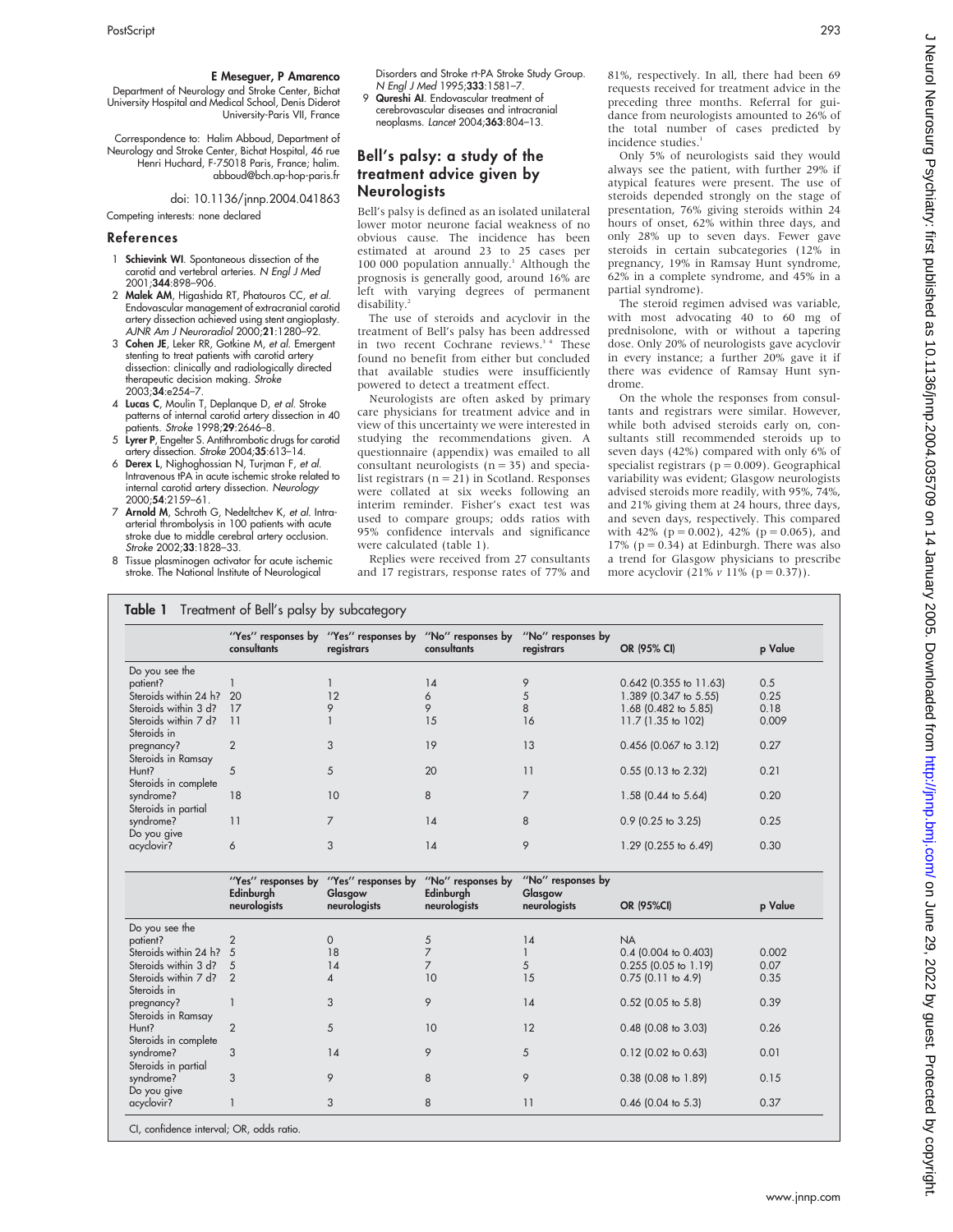# COMMENT

Although many neurologists advise steroids and some would recommend acyclovir, the uncertainty regarding the treatment of Bell's palsy is reflected in our questionnaire responses.

The majority of responders indicated that their advice was not based on local guidelines and many commented on the lack of evidence. Some felt it was imperative to discuss the uncertainty with the patient; others that better randomised controlled trials are needed.

A new Scotland based randomised controlled trial will start later this year (Morrison J, personal communication). This study, coordinated by primary care physicians and ear, nose and throat surgeons, will compare four treatment arms (comprising steroids, acyclovir, placebo) within 48 to 72 hours of onset. Assessment of treatment effect will include photographs and questionnaires about objective and subjective outcomes. The aim is to recruit up to 720 patients, of whom 480 will have begun treatment within 48 hours of onset. Given the annual incidence of Bell's palsy in Scotland, the researchers estimate that this will take up to 18 months. Uncertainty in managing this condition can only be resolved by well conducted randomised controlled trials.

M Shaw

Glasgow Royal Infirmary, 10 Alexandra Parade, Glasgow G31 2ER, UK

F Nazir, I Bone

Southern General Hospital, Govan Road, Glasgow

Correspondence to: Dr Monica Shaw; drmonicashaw@hotmail.com

doi: 10.1136/jnnp.2004.048439

Competing interests: none declared.

# APPENDIX

# Bell's palsy questionnaire

- 1. How frequently in the last 3 months have you received a query from a GP about treatment of a Bell's palsy?
- 2. Do you arrange to see the patient before giving advice? Yes/No
- If you are satisfied with the clinical diagnosis:
- 3. Would you advise steroids
- $\bullet$  within 24 hours? Yes/No
- $\bullet$  within 3 days? Yes/No
- within 7 days? Yes/No
- 
- $\bullet$  in pregnancy? Yes/No
- with Ramsay Hunt syndrome? Yes/No • with complete facial palsy (loss of taste/
- hyperacusis)? Yes/No
- with partial facial palsy? Yes/No
- 4. If steroids are advised, what regime would you suggest? \_\_\_\_\_\_\_\_\_\_\_\_\_\_\_\_
- 5. Is the advice you give on steroids based on local guidelines? Yes/No
- 6. Would you advise acyclovir? Yes/No If yes:
- 7. Is the advice you give on acyclovir based on local guidelines? Yes/No
- 8. Any additional comments:

### References

1 Martyn CN, Hughes RAC. Epidemiology of peripheral neuropathy. J Neurol Neurosurg Psychiatry 1997;62:310–18.

- 2 Peitersen E. The natural history of Bell's palsy. Am J Otol 1982;4:107–11.
- 3 Cochrane review. Acyclovir for Bell's palsy (idiopathic facial paralysis). 2003;3.
- 4 Cochrane review. Corticosteroids for Bell's palsy (idiopathic facial paralysis). 2003;3.

# Ondine's curse during pregnancy

We report a case of a 34 year old right handed woman seen at 29 weeks' gestation who suffered from apnoea of unknown aetiology. This pregnancy, as well as her first gestation, was complicated by generalised oedema and high blood pressure. Starting at week 25, her husband noticed she had developed intermittent brief periods of apnoea only while sleeping, which lasted as long as one minute but of variable duration. Her husband awakened her each time she had a protracted episode of apnoea. She was asymptomatic while awake. In the 29th week she suffered a more severe apnoea. She was intubated in the field and taken to the hospital for an emergency caesarean section. There was no spontaneous labour. Inability to breathe spontaneously persisted for two weeks postpartum and a neurological consultation was requested.

On initial evaluation blood pressure was 140/90 and the heart rate was 90 beats/min. The neurological examination revealed upbeat nystagmus of small amplitude in the primary position which did not change with upward or downward gaze. She had lack of spontaneous breathing. She was fully awake and cooperative, sitting up in bed with no assistance. While intubated she had an obvious cough reflex but the gag reflex was not formally tested. Tongue examination showed normal movement and power with no evidence of atrophy or fasciculation. Otherwise, cranial nerve and sensorimotor examinations were entirely normal. There was normal tone, with downgoing plantar reflexes and no evidence of other pyramidal findings. There was no record of arrhythmia. No yawning, vomiting, or hiccups were present during the examination and they were not seen by nursing staff.

It was of interest that this patient had suffered from apnoea presenting immediately after her first vaginal delivery two years previously. This was treated with intubation and resolved spontaneously with successful extubation approximately four hours later.

Magnetic resonance imaging of the brain, brain stem, and cervical spinal cord was



Figure 1 Magnetic resonance imaging of the brain (sagittal section) showing a Chiari malformation with tonsillar herniation at C2 level and a cervical syrinx.

carried out, and showed a Chiari malformation with tonsillar herniation at C2 level and a cervical syrinx.

After posterior cranial fossa decompression the patient recovered spontaneous breathing and was off any ventilatory support within six hours. She and her child have been followed for two years following this event. She remains in good health with normal polysomnographic testing.

# COMMENT

Ondine's curse is a rare form of central respiratory failure which includes severe sleep apnoea.<sup>1</sup> We describe the case of recurrent sleep apnoea associated with pregnancy and delivery and related to a Chiari malformation that became symptomatic only during pregnancy. We hypothesise that the generalised oedema that occurred during pregnancy, with a potentially mild increase in intracranial pressure, produced dysfunction of central chemoreceptors or the respiratory integrative system of the brain stem. Additionally there may have been compression of the lower cranial nerves, impairing input from peripheral chemoreceptors.<sup>2</sup> Related to this, our patient suffered severe sequelae from a central malformation that was previously clinically inapparent. Although Ondine's curse has rarely occasionally described in patients with Chiari malformation,<sup>3</sup> the expression of secondary sleep apnoea uniquely during pregnancy has not been reported before. Finally we wish to highlight the complete recovery of this patient after posterior fossa decompression, as we found in another published case.<sup>4</sup>

J J Ochoa-Sepulveda, J J Ochoa-Amor Neurology Department, ''Hospital Universitario Reina

Sofia'', 14012 Cordoba, Spain

Correspondence to: Dr Juan Ochoa-Sepulveda; jjos@telefonica.net

doi: 10.1136/jnnp.2004.048025

Competing interests: none declared

## REFERENCES

- Severinghaus JW, Mitchell RA. Ondine's curse: failure of respiratory center automaticity while awake. Clin Res 1962;10:122.
- 2 Botelho RV, Bittencourt LR, Rotta JM, et al. Polysomnographic respiratory findings in patients with Arnold-Chiari type I malformation and basilar invagination with or without syringomyelia: preliminary report of a series of
- cases. Neurosurg Rev 2000;23:151–5. 3 Levitt P, Cohn MA. Sleep apnea and the Chiari I malformation: case report. Neurosurgery 1988;23:508.
- 4 Gupta R, Oh U, Spessot A, et al. Resolution of Ondine's curse after suboccipital decompression in a 72-year-old woman. Neurology 2003;61:275–6.

# Gender influence on the progression of HTLV-I associated myelopathy/tropical spastic paraparesis

HTLV-I associated myelopathy/tropical spastic paraparesis (HAM/TSP) is a chronic and disabling disease caused by the human Tlymphotropic virus type I. Onset of the disease is insidious and the disease usually progresses slowly over years.<sup>1</sup> However, there have been reports of the rapid evolution of HAM/TSP over months or even weeks. The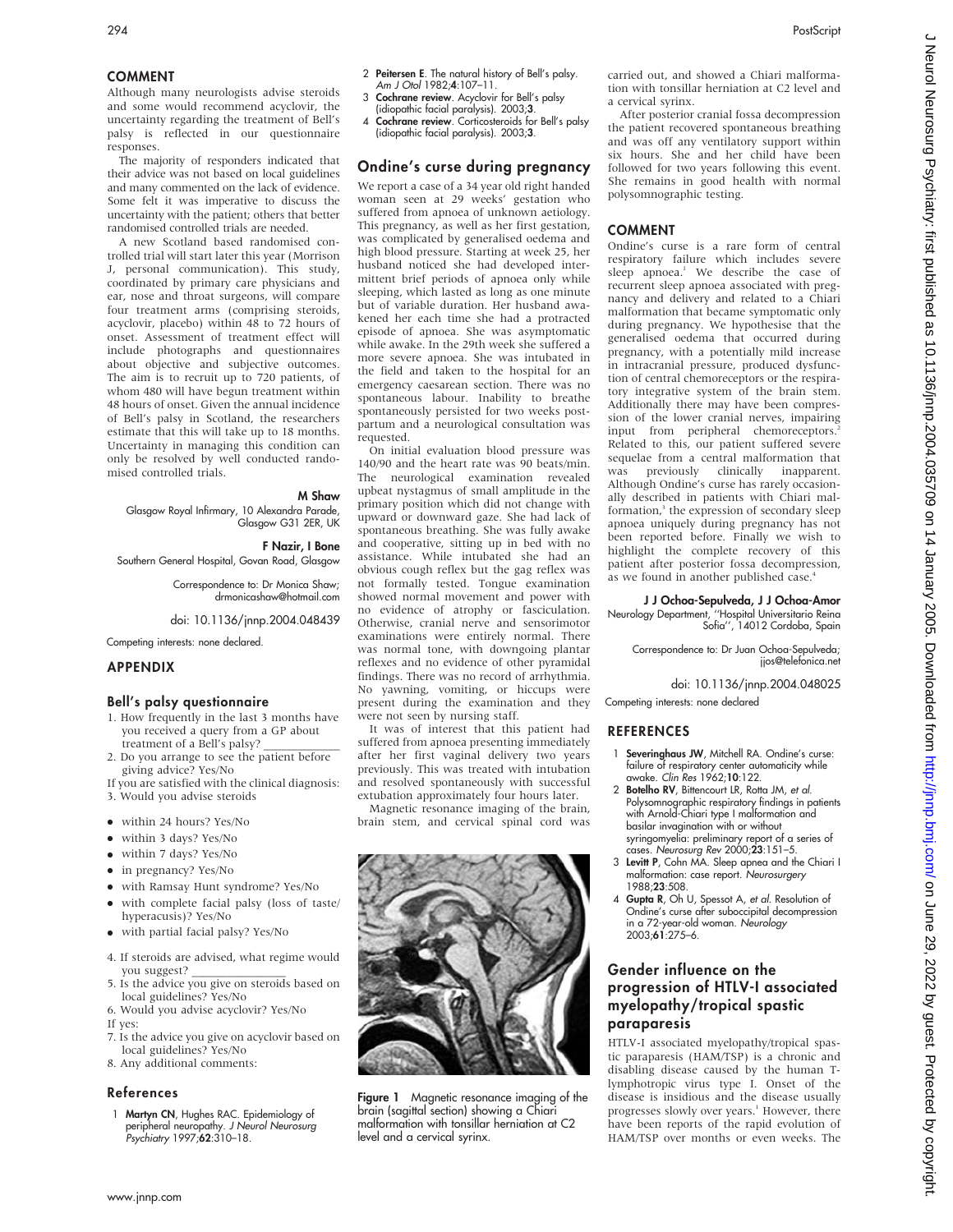### Methods

We reviewed the files of 338 HTLV-I infected patients evaluated at the outpatient clinic of the Reference Centers for Neurological Infections and HTLV-I, Evandro Chagas<br>Clinical Research Institute (IPEC). Research Institute FIOCRUZ, Rio de Janeiro, Brazil. Patients were included in the study if they fulfilled the World Heath Organization criteria for HAM/  $TSP<sub>i</sub>$  but were excluded if they had concurrent infections or other disabling diseases that could interfere with clinical progression. The eligible patients were submitted to a clinical questionnaire and physical examination between June 2002 and February 2003. Clinical severity was evaluated using the IPEC disability scale (table 1), which was

developed exclusively for the prospective<br>assessment of HAM/TSP.<sup>3</sup> We evaluated clinical progression using a disease progression index (DPI) defined as the IPEC disability final score divided by the duration of the disease, from onset of symptoms, in years. We used this value to divide our sample into quartiles. Patients whose values were under the 25th percentile were called slow progressors and patients whose values were above the 75th percentile were called fast progressors. Both groups were compared for their demographic and clinical characteristics using Fisher's test. DPI values were compared using the Mann-Whitney U test. All p values were two sided and an  $\alpha = 0.05$ was employed.

# Results

A total of 250 individuals were excluded due to lack of neurological disease or the presence of concurrent infections. The mean age of the remaining 88 individuals was 53.1 years, and there were more women (68.2%) than men.

| Table 1<br>The IPEC disability scale                                                           |  |
|------------------------------------------------------------------------------------------------|--|
| Motor score: Gait                                                                              |  |
| 0. Normal                                                                                      |  |
| 1. Abnormal but can walk independently                                                         |  |
| 2. Abnormal and dependent on eventual unilateral support                                       |  |
| 3. Abnormal and dependent on permanent unilateral support                                      |  |
| 4. Abnormal and dependent on eventual bilateral support                                        |  |
| 5. Abnormal and dependent on permanent bilateral support                                       |  |
| 6. Abnormal, dependent on permanent bilateral support, and occasional use of a wheelchair (WC) |  |
| 7. Permanent use of a WC, stands up, and remains upright without support                       |  |
| 8. Permanent use of a WC, uses arms to stand up, and remains upright without support           |  |
| 9. Permanent use of a WC, needs assistance from others to stand up and remain upright with     |  |
| support                                                                                        |  |
| 10. Permanent use of a WC, unable to stand up, exhibits voluntary movements of the lower limbs |  |
| when seated                                                                                    |  |
| 11. Permanent use of WC, unable to stand up, and does not have any voluntary movements of the  |  |
| lower limbs                                                                                    |  |
| Motor score: Running                                                                           |  |
| 0. Runs                                                                                        |  |
| 1. Unable to run                                                                               |  |
| Motor score: Climbing stairs                                                                   |  |
| 0. Climbs                                                                                      |  |
|                                                                                                |  |
| 1. Climbs only when holding the handrail                                                       |  |
| 2. Unable to climb                                                                             |  |
| Motor score: Jumping                                                                           |  |
| 0. Jumps on one or two feet                                                                    |  |
| 1. Jumps on two feet, but not with only one                                                    |  |
| 2. Jumps on two feet only with hand support                                                    |  |
| 3. Unable to jump                                                                              |  |
| <b>Spasticity score: Clonus</b>                                                                |  |
| 0. Absent                                                                                      |  |
| 1. Only induced by the examiner                                                                |  |
| 2. Spontaneous                                                                                 |  |
| Spasticity score: Flexor/extensor spasms                                                       |  |
| 0. Absent                                                                                      |  |
| 1. Present                                                                                     |  |
| Sensory score: Paresthesias                                                                    |  |
| 0. Absent                                                                                      |  |
| 1. Present, eventually                                                                         |  |
| 2. Present, permanently                                                                        |  |
| Sensory score: Lumbar and/or lower limb pain                                                   |  |
| 0. Absent                                                                                      |  |
| 1. Present, eventually                                                                         |  |
| 2. Present during most of the day                                                              |  |
| Sphincter score: Bladder control                                                               |  |
| 0. Total                                                                                       |  |
| 1. Urgency                                                                                     |  |
| 2. Eventual incontinence or retention                                                          |  |
| 3. Use of permanent catheter or regular use of relieve catheter                                |  |
| Sphincter score: Bowel continence                                                              |  |
| 0. Normal                                                                                      |  |
| 1. Constipation                                                                                |  |
| 2. Incontinence or total retention, needs manual extraction or enemas                          |  |
| Total: 0-29                                                                                    |  |

Comparison between the fast  $(n = 22)$  and the slow  $(n = 22)$  progression groups showed a significantly higher prevalence of women in the former group ( $p = 0.02$ ). Statistical analysis of other variables failed to show significant differences.

To evaluate the possible role of sex hormones in this difference, because the mean age of menopause is around 50 years,<sup>4</sup> we compared men and women according to age at onset of the disease (early onset:  $\leq$ 50 years; late onset:  $\geq$ 50 years). The mean DPI of women and men were, respectively, 1.79 and 1.17 ( $p = 0.009$ ) in the early onset group ( $n = 66$ ; 66% women) and 2.59 and 1.78 ( $p = 0.731$ ) in the late onset group  $(n = 22; 68\%$  women), suggesting that women have a faster progression than men if the disease starts before the menopause.

## **Discussion**

This is the first study to suggest that HAM/ TSP progresses faster in women than in men. This difference seems to be particularly important in women whose disease started before the menopause. Although gender differences regarding the clinical evolution of HAM/TSP have not been reported before, there has been evidence of a disproportional number of women with this disease. Firstly, there is a worldwide female to male preponderance of HAM/TSP patients ranging from 1.5:1 to 3.5:1.<sup>5</sup> Secondly, Nagai et al analysed the proviral load of 202 HAM/TSP patients and 243 asymptomatic HTLV-I carriers and found a significantly higher proviral load in female patients when compared to males.6 It is well known that a higher proviral load is associated with the development of clinical disease.

The reason for the gender difference in our study is unknown, but it is possible that sex hormones play a role in the evolution of the disease. To test this hypothesis, we compared the DPI of patients whose disease had started before and after the age of 50, the mean age of the menopause. The finding of a significantly worse evolution in the female group with early onset of disease, coupled with no significant gender difference being observed in the late onset group, suggests that female hormones may be implicated in HAM/TSP pathogenesis and that their presence at higher levels may be associated with a faster clinical progression. Further support for this idea is provided by the beneficial effects of danazol, an androgenic drug, in the treatment of some HAM/TSP cases.

In summary, we found evidence of worse clinical progression in women with HAM/TSP compared to men. We hypothesise that sex hormones may account for this difference. If confirmed by further studies, this information may lead to a better understanding of the mechanisms involved in HAM/TSP pathogenesis and suggest different treatment options.

# M A S D Lima, R B S Bica

Federal University of Rio de Janeiro (UFRJ), Clementino Fraga Filho University Hospital (HUCFF), Rio de Janeiro, Brazil

## A Q C Araújo

Reference Centers on Neuroinfections and HTLV, Evandro Chagas Institute of Clinical Research (IPEC), FIOCRUZ, Rio de Janeiro, Brazil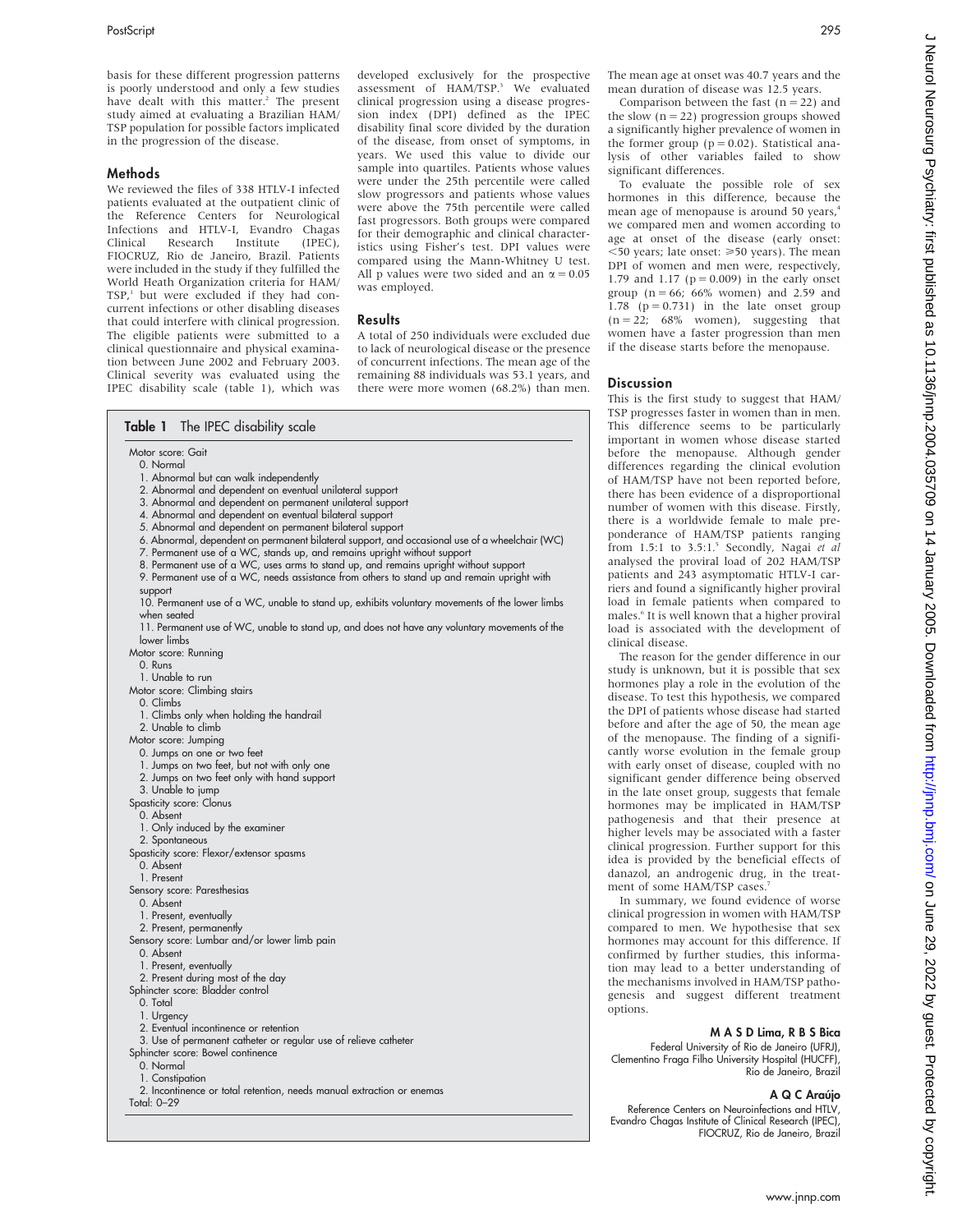Correspondence to: Marco Antonio S D Lima, 109 Queensberry Street #12, Boston, MA 02215, USA; mdelima@bidmc.harvard.edu

doi: 10.1136/jnnp.2004.035709 Competing interests: none declared

#### References

- 1 Osame M. Review of WHO Kagoshima meeting and diagnostic guidelines for HAM/TSP, 1st ed. New York: Raven Press, 1990.
- 2 Kuroda Y, Fujiyama F, Nagumo F. Analysis of factors of relevance to rapid clinical progression in HTLV-I-associated myelopathy. J Neurol Sci 1991;105(1):61–6.
- 3 Oliveira AL, Bastos FI, Afonso CR. Measurement of neurologic disability in HTLV-I associated myelopathy: validation of a new clinical scale. AIDS Res Hum Retroviruses 2001;17(suppl):S65.
- 4 Greenblatt RB. Fertility in the middle-aged woman. IPPF Med Bull 1980;14(4):2–4.
- 5 Gessain A, Gout O. Chronic myelopathy associated with human T-lymphotropic virus type I (HTLV-I). Ann Intern Med 1992;117(11):933–46.
- 6 Nagai M, Usuku K, Matsumoto W, et al. Analysis of HTLV-I proviral load in 202 HAM/TSP patients and 243 asymptomatic HTLV-I carriers: high proviral load strongly predisposes to HAM/TSP. J Neurovirol 1998;4(6):586–93.
- 7 Harrington WJ Jr, Sheremata WA, Snodgrass SR, et al. Tropical spastic paraparesis/HTLV-1-<br>associated myelopathy (TSP/HAM): treatment<br>with an anabolic steroid danazol. *AIDS Res Hum* Retroviruses 1991;7(12):1031–4.

# Plasma VEGF as a marker for the diagnosis and treatment of vasculitic neuropathy

Vasculitic neuropathy is treatable with immunotherapy. However, histological evidence of vasculitis is not always obtained from nerve and muscle biopsies.<sup>1</sup> In particular, in cases of non-systemic vasculitic neuropathy showing no or minimum abnormal findings in serological tests, negative biopsy results cause considerable difficulty in the diagnosis.<sup>1</sup>

Vascular endothelial growth factor (VEGF) is a potent, multifactorial cytokine.<sup>2</sup> VEGF is derived from endothelial cells and pericytes in response to hypoxia, and induces angiogenesis and microvascular hyperpermeability through its binding to VEGF receptors.<sup>2</sup> Vascular involvement by vasculitic neuropathy results in hypoxia. It was reported that VEGF was overexpressed in vasculitic lesions in biopsied sural nerves, and that plasma VEGF levels were found to be raised in dermatomyositis with peripheral neuropathy. These findings suggest that VEGF levels may be increased in patients with vasculitic neuropathy. Although an increase in plasma or serum VEGF concentrations has been reported in some patients with systemic vasculitis,<sup>3</sup> there have been no studies to evaluate plasma VEGF in a series of patients with vasculitic neuropathy. With respect to VEGF levels in neuropathies, a marked increase in serum levels was reported in the Crow-Fukase (POEMS) syndrome.4 In addition, alterations in VEGF are associated with cancer and diabetes mellitus, and VEGF is involved in the angiogenesis of these diseases.

In this study, we investigated the plasma VEGF concentrations in patients with vasculitic neuropathy in comparison with other neuropathies. After obtaining informed consent, samples were obtained from five patients with vasculitic neuropathy confirmed by muscle or sural nerve biopsies. They all presented with neuropathy as a cardinal manifestation, and included three patients with polyarteritis nodosa, one with vasculitic neuropathy associated with Sjögren syndrome, and one with non-systemic vasculitic neuropathy. None of the patients were on drug treatment at the time of sampling. After disease remission was achieved by treatment with corticosteroids or other immunosuppressants, we analysed plasma VEGF again in three of the patients, including two with polyarteritis nodosa and one with Sjögren syndrome. As a control group, we used plasma from 18 age matched healthy volunteers, eight patients with Guillain-Barré syndrome, five with chronic inflammatory<br>demyelinating polyradiculoneuropathy polyradiculoneuropathy (CIDP), and seven with amyotrophic lateral sclerosis, after obtaining informed consent. Patients with diabetes mellitus or cancer were not included in the study.

Venous blood was sampled into an EDTA tube with minimal stasis. The sample was centrifuged and the plasma VEGF concentration was determined by a quantitative sandwich-enzyme immunoassay technique using a Quantikine kit (R&D Systems, Minneapolis, Minnesota, USA). As VEGF is secreted by platelets in the clotting process,<sup>5</sup> we measured plasma samples, not sera, to evaluate the circulating VEGF level precisely.

Differences between the groups were tested by the Kruskal–Wallis test and the Mann–Whitney U test. Differences were considered significant when the probability (p) value was  $\leq 0.05$ . Significance tests for group differences were computed with StatView v5.0 (SAS Institute, Cary, North Carolina, USA).

The mean (SD) plasma VEGF concentrations in patients with vasculitic neuropathy (303 (182) pg/ml) were significantly higher than in the healthy controls (30.9 (31.7) pg/ ml) (p<0.01) as well as in patients with Guillain-Barré syndrome (85.7 (57.3) pg/ml)  $(p<0.05)$ , CIDP (49.9 (48.3) pg/ml) (p $<0.05$ ), and amyotrophic lateral sclerosis (88.1 (55.7) pg/ml)  $(p<0.05)$  (fig 1). There was no statistical difference in plasma VEGF concentrations between healthy controls and patients with CIDP, Guillain-Barré syndrome, or amyotrophic lateral sclerosis. The plasma VEGF concentrations in patients with vasculitic neuropathy before treatment (423 (97.1) pg/ml) decreased significantly after successful treatment with corticosteroids or other immunosuppressants, to 150 (114) pg/ml  $(p<0.05)$ . One case with polyarteritis nodosa and the patients with vasculitic neuropathy associated with Sjögren syndrome had a



Figure 1 Plasma levels of vascular endothelial growth factor (VEGF) in patients with vasculitic neuropathy (VN), healthy controls, Guillain-Barre´ syndrome (GBS), chronic inflammatory demyelinating polyradiculoneuropathy (CIDP), and amyotrophic lateral sclerosis (ALS).

marked decrease in plasma VEGF after treatment (from 461 to 91.3 pg/ml and from 496 to 77.8 pg/ml, respectively). In the other patient with polyarteritis nodosa, the plasma VEGF levels decreased mildly, from 313 to 281 pg/ml.

## COMMENT

Our results indicated that increased plasma VEGF could be a useful marker for the diagnosis of vasculitic neuropathy and for monitoring a therapeutic effect.

This is the first report to show a significant increase in plasma VEGF levels in patients with vasculitic neuropathy compared with other neuropathies. As our patients with vasculitic neuropathy did not have cancer or diabetes mellitus, and as the plasma VEGF concentrations were significantly decreased after treatment, we consider that VEGF would be secreted into blood by the vasculitic lesions in this conditions. We could find no significant increase in plasma VEGF levels in CIDP, Guillain-Barre´ syndrome, or amyotrophic lateral sclerosis. Vasculitic neuropathy may present with clinical manifestations similar to CIDP or other peripheral neuropathies.<sup>1</sup> The increase in plasma VEGF could be a helpful marker to distinguish vasculitic neuropathy from CIDP and other peripheral neuropathies in such patients.

Although our results indicate the potential value of plasma VEGF as a marker in the diagnosis and treatment of vasculitic neuropathy, the significance of the results is limited by the relatively small number of patients. Further studies with a larger study population are necessary to confirm our results.

K Sakai, K Komai, D Yanase, M Yamada Department of Neurology and Neurobiology of Aging, Kanazawa University Graduate School of Medical Science, Kanazawa 920-8640, Japan

Correspondence to: Dr K Sakai; ksakai@med. kanazawa-u.ac.jp

doi: 10.1136/jnnp.2004.047571

Competing interests: none declared

## References

- Collins MP, Periquet MI, Mendell JR, et al. Nonsystemic vasculitic neuropathy insights from a clinical cohort. Neurology 2003;61:623-30.
- 2 Nomura M, Yamaguchi S, Harada S, et al. Possible participation of autocrine and paracrine vascular endothelial growth factors in hypoxia-induced proliferation of endothelial cells and pericytes. J Biol Chem 1995;270:28316–24.
- 3 Matsui N, Mitsui T, Endo I, et al. Dermatomyositis with peripheral nervous system involvement: activation of vascular endothelial growth factor (VEGF) and VEGF receptor (VEGFR) in vasculitic lesions. Intern Med 2003;42:1233–9.
- 4 Watanabe O, Arimura K, Kitajima I, et al. Greatly raised vascular endothelial growth factor<br>in POEMS syndrome. *Lancet* 1996;**347**:702.
- 5 Maloney JP, Silliman CC, Ambruso DR, et al. In vitro release of vascular endothelial growth factor during platelet aggregation. Am J Physiol 1998;275:1054–61.

# Acute aspiration pneumonia due to bulbar palsy: an initial manifestation of posterior fossa convexity meningioma

False localising signs of intracranial lesions are defined as signs not generally associated with disturbances of function at the site of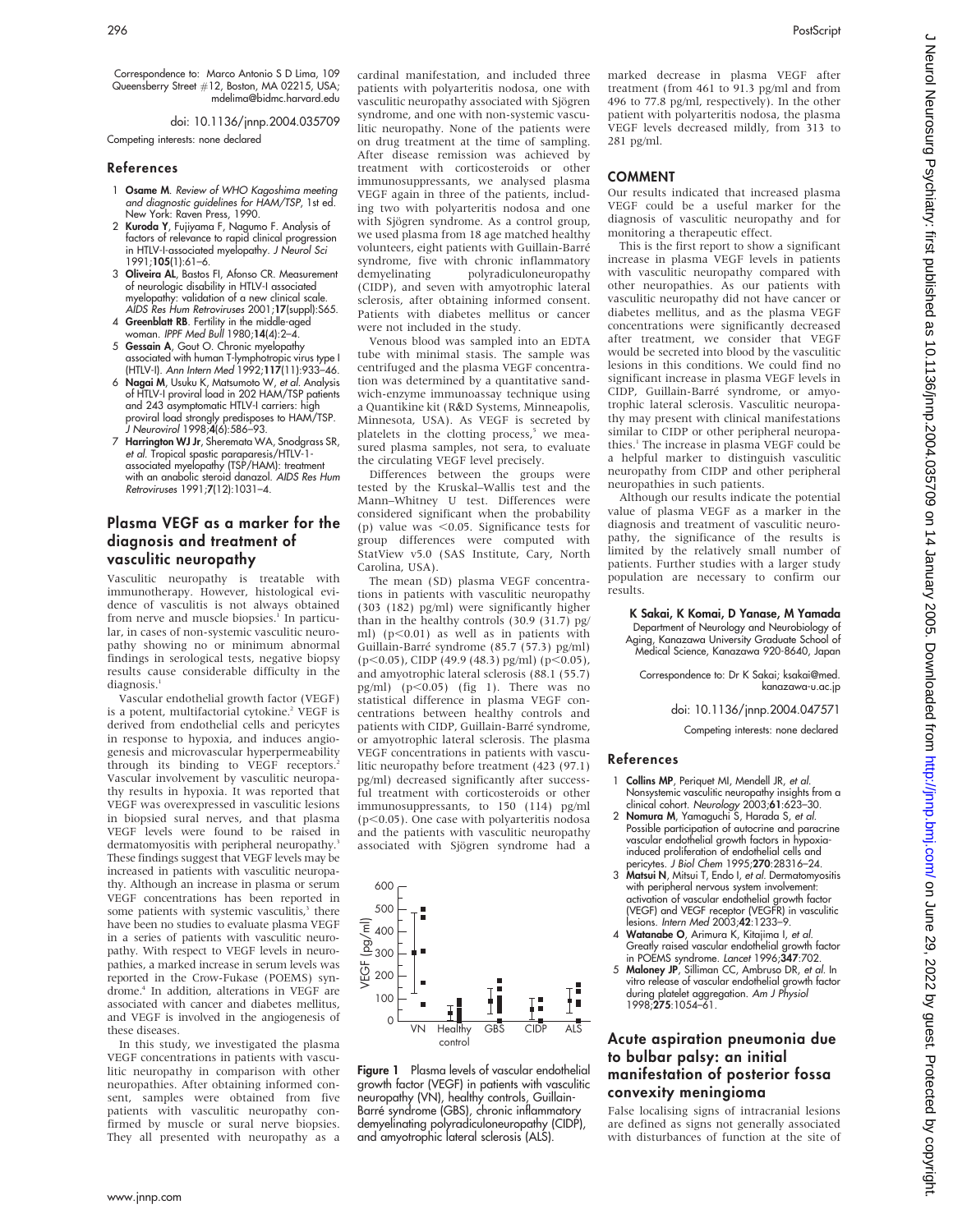the lesion.<sup>1.2</sup> An intracranial tumour which has not metastasised may give rise to focal signs of disordered nervous function at a distance from itself in a number of ways. Even though these neurological signs are labelled as false localising signs, it is important to be aware that such signs are in no way "false".<sup>3</sup> Various cranial nerve palsies have been reported as false localising signs, with the sixth cranial nerve being the most common.<sup>1</sup> According to Gassel, ninth to 12th cranial nerve palsies never provide false localisation.<sup>1</sup> Since Dodge reported the first case of false localising sign involving the lower cranial nerve, only two cases have been reported in the literature.<sup>4</sup> We report a third case of false localising sign involving the left ninth and 10th cranial nerves.

A 29 year old man presented to the medical department of our hospital with history of hoarseness of voice of 15 days duration, dysphagia of 1 week duration, and cough with expectoration and respiratory distress of 2 days duration together with history of fever. On examination, he was febrile, with a pulse of 100 bpm and blood pressure of 120/ 80 mm Hg. Respiratory examination revealed bilateral coarse crepitations. Neurological examination revealed absent gag reflex on the left side with deviation of the palate to the right side without any other neurological deficit. Indirect laryngoscopic examination revealed paralysis of left vocal cord.

Haematological examination revealed haemoglobin (Hb) 13.6%, a WBC count of 16 800/mm, and an erythrocyte sedimentation rate (ESR) of 120 mm/h. Chest  $x$  ray of the patient revealed bilateral pneumonitis. He was treated with antibiotics according to culture sensitivity. He progressively improved and was discharged. At discharge, he had persistent hoarseness of voice and vocal cord palsy on the left side. About 4 weeks later he presented with a history of bifrontal headache and was referred to our department. Neurological examination revealed bilateral papilledema and left palatal palsy with absent gag reflex. Other cranial nerves were normal. Motor and sensory system examination was normal. Occasional swaying to the left side on tandem walking suggested involvement of the cerebellar system. In view of these findings, a left posterior fossa mass lesion involving the lower cranial nerves such as a schwannoma was suspected. However, magnetic resonance imaging (MRI) of the brain revealed a large isointense homogenously enhancing mass lesion attached to the convexity dura (fig 1). It also revealed evidence of herniation of the cerebellar tonsils below the margin of the foramen of magnum and anterior displacement of the cerebellum causing stretching of the lower cranial nerves on the left side. The patient underwent midline suboccipital craniectomy and total excision of the lesion. The cerebellum was found compressed and deeply indented by the tumour. Postoperatively he improved neurologically. His gag reflex and palatal movements progressively improved and he was asymptomatic at 2 month follow up.

False localising signs are unexpected neurological deficits and reflect pathology distant from the expected anatomical locus. Prominent false localising signs are less common today, as diagnosis is usually made at an early stage.<sup>4</sup> Cranial nerve involvement as a false localising sign is found in 12.5% of cerebral tumours.2 According to Gassel, false localising signs are more common in patients with signs of raised intracranial pressure. Due to the long intracranial course, sixth cranial nerve palsy is commonly associated with supratentorial mass lesions as a false localising sign.<sup>1</sup> Most reports described single cranial nerve disturbance as a false localising sign. Rarely have multiple cranial nerve palsies been reported as false localising signs.<sup>4</sup>

Ehni proposed various mechanisms responsible for false localising signs. These include: (i) general compression of a nerve having a long course; (ii) meningitis; (iii) oedema and gliosis; (iv) metastatic deposits; (v) infarctions at a distance from the primary lesion due to occlusion of a vessel by a neoplasm or by cerebral herniation through a dural aperture; (vi) gross brain displacement involving the brainstem and causing traction of cranial nerves and kinking of cranial nerves over vessels; and (vii) brain stem

shifting to the opposite side causing tentorial notching, pressure at the rim of the foramen magnum, pressure at points of emergence of cranial nerves, and involvement of the corticospinal tract.<sup>6</sup> Gassel pointed out that false localising signs are commonly associated with intracranial meningiomas as they are discrete tumours that tend to compress and displace the brain rather than infiltrate cerebral tissues.<sup>1</sup> He also commented upon the rigidity of the bony skull and its dural compartments, as well as the outcome of pressure within the skull causing movement of parts of the brain towards the tentorial opening and foramen magnum resulting in herniation pressure on various blood vessels.<sup>1</sup> O'Connell suggested that displacement of the brainstem by the tumour results in slackening of the horizontally directed nerves such the seventh to 11th cranial nerves and stretching of the anteriorly directed nerves such as the fifth and sixth around the lateral margin of the dural foramen.7 Matsuura and Kondo proposed that displacement rather than rotation of the brainstem, causing compression and/or angulation of the affected nerve rather than stretching or traction, is the most significant factor for inducing contralateral trigeminal neuralgia and hemifacial spasm.5 However, according to Haddad and Taha, rotation of the brainstem shifts the basilar artery or loop of its branches close to the trigeminal nerve at its root entry zone and causes trigeminal neuralgia.<sup>8</sup>

Most cranial nerve dysfunctions presenting as false localising signs appear as hypoactive dysfunctions.<sup>1 6</sup> Rarely has hyperactive dysfunction syndrome involving the cranial nerve, such as trigeminal neuralgia or hemifacial spasm, been reported in the litera-<br>ture.<sup>5 8</sup> False localising sign involving lower cranial nerves is extremely rare with just two cases reported in the literature.<sup>4</sup> Maurice-Williams proposed two mechanisms causing lower cranial nerve palsy: firstly, cerebellar hemisphere impacting the foramen magnum, causing reaction and oedema and thereby compression of the lower cranial nerve and secondly, displacement of the cerebellum to the contralateral side, forcing the brainstem to the ipsilateral side and thus exerting traction on the contralateral lower cranial nerve.<sup>4</sup> The case reported here involved a large cerebellar convexity meningioma causing cerebellar herniation downwards into the foramen magnum and anteriorly into the lateral cerebello-medullary cistern which resulted in stretching of the lower cranial nerves. The cranial nerve function improved following excision of the tumour. Awareness of the possibility of false localising signs and the conditions in which they are most likely to occur is very important as they may be indicative of serious life threatening pathology within the neural pathway.

#### S N Shenoy, A Raja

Department of Neurosurgery, Kasturba Medical College and Hospital, Manipal, India

Correspondence to: Satyanarayana N Shenoy, Department of Neurosurgery, Kasturba Medical College and Hospital, MANIPAL–576 119, UDUPI, Karnataka, India; shenoysn@yahoo.com

doi: 10.1136/jnnp.2004.040444

Competing interests: none declared

#### References

1 Gassel MM. False localizing signs. A review of the concept and analysis of the occurrence in 250



в

Figure 1 MRI of the brain. (A) Sagittal section shows herniation of the tonsils below the foramen magnum due to an isointense mass lesion (arrow). (B) Axial T1 weighted image showing isointense mass lesion, enhanced homogenously with gadolinium, causing compression of the cerebellum and anterior displacement of the cerebellum into the lateral cerebello-medullary cistern resulting in stretching of the lower cranial nerves (arrow).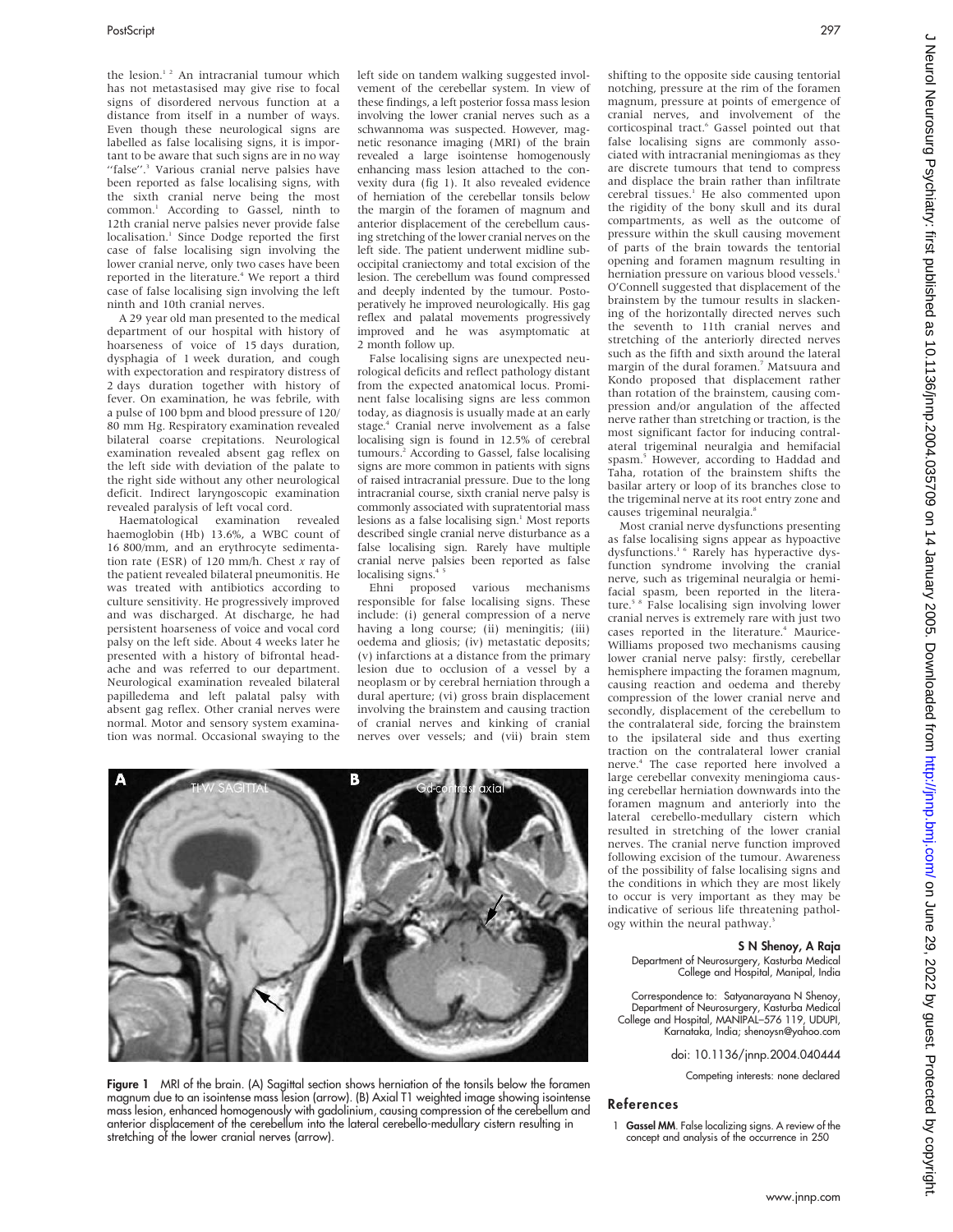cases in intracranial meningioma. Arch Neurol 1961;4:526–54.

- 2 Collier J. The false localizing signs of intracranial tumours. Brain 1904;27:490–505.
- 3 **Larner AJ**. False localising signs. *J Neurol*<br>15–8. Neurosurg Psychiatry 2003;**74**(4):415–8.<br>4 **Maurice-Williams RS**. Multiple crossed false
- localizing signs in a posterior fossa tumour. J Neurol Neurosurg Psychiatry 1975;38:1232-4.
- 5 Matsuura N, Kondo A. Trigeminal neuralgia and hemifacial spasm as false localizing signs in patients with a contralateral mass of the posterior cranial fossa. Report of three cases. *J Neurosurg*<br>1996;**84**:1067–71.
- 6 Ehni G. False localizing signs in intracranial tumour. Report of a patient with left trigeminal palsy due to right temporal meningioma. Arch Neurol Psychiatry 1950;**64**:692-8.
- 7 O'Connell JEA. Trigeminal false localizing signs and their causation. Brain 1978;101:119–42.
- 8 Haddad FS, Taha JM. An unusual case of trigeminal neuralgia: contralateral meningioma of the posterior fossa. Neurosurgery 1990:26:1033-8.

# Acquired Chiari 1 malformation and syringomyelia following lumboperitoneal shunting for pseudotumour cerebri

An important but not widely recognised complication of lumboperitoneal shunting is the development of a Chiari 1 deformity and syringomyelia. We present a case of a patient who developed symptomatic cerebellar tonsillar descent and syrinx formation following treatment of pseudotumour cerebri with lumboperitoneal shunting.

## Case report

A 31 year old woman was diagnosed with pseudotumour cerebri following development of headaches, loss of vision, and papilloedema, in association with a cerebrospinal fluid (CSF) opening pressure of 36 cm  $H_2O$ . Cranial imaging showed an attenuated ventricular system and no other abnormality. In particular, the posterior fossa was satisfactory in appearance. She was treated with lumboperitoneal shunt insertion, with resolution of her symptoms.

Twelve months later, the patient reported a 6 month history of left hemisensory loss, left arm weakness, and unsteadiness. Neurological examination revealed wasting and reduced power of the intrinsic muscles of the left hand, and left-sided hyperaesthesia to pin-prick. Magnetic resonance (MR) imaging showed the development of cerebellar tonsillar descent and syringomyelia throughout the cervico-thoracic spinal cord. The patient underwent insertion of a low pressure ventriculoperitoneal shunt and removal of the lumboperitoneal shunt, with subsequent symptomatic improvement. There was, however, no resolution of the syrinx on follow up MR imaging.

## **Discussion**

The development of cerebellar tonsillar descent is a recognised but rarely reported complication following lumboperitoneal shunting, $1-5$  usually in the treatment of communicating hydrocephalus.<sup>135</sup> It has been reported to occur in a large proportion of paediatric patients undergoing this procedure, with Chumas et al reporting a 70% incidence in this age group, $\frac{1}{2}$  but its incidence in the adult population is undefined. The development of secondary syringomyelia appears to be much less common, with the

above paediatric patients reporting an incidence of syrinx formation of 4%. The development of Chiari 1 and syringomyelia formation following lumboureteral shunting for the treatment of pseudotumour cerebri is recognised but has been less commonly reported.<sup>2</sup>

There is a small number of papers reporting chiari development following lumbar shunting for communicating hydrocephalus in children, but only two case reports of syringomyelia formation.

The association of syrinx formation and cerebellar tonsillar descent through the foramen magnum is well described,<sup>6</sup> and is postulated to occur as a consequence of a cranial-spinal CSF pressure gradient and diversion of CSF down the central canal of the spinal cord rather than over the cerebral convexities.346 It would seem remarkable that this complication is not seen more commonly in the treatment of pseudotumour cerebri.

The non-resolution of the syrinx, in our case following lumboperitoneal shunt removal, is consistent with other workers' experiences, although resolution has been reported in one instance.<sup>7</sup>

In conclusion, we describe the development of Chiari 1 deformity and syrinx formation as an important but otherwise poorly recognised complication of lumboperitoneal shunting in patients with pseudotumour cerebri.

#### R Padmanabhan, D Crompton, D Burn, D Birchall

Regional Neurosciences Centre, Newcastle upon Tyne, UK

Correspondence to: Daniel Birchall, Neuroradiology, Newcastle General Hospital, Newcastle upon Tyne NE4 6BE, UK; daniel.birchall@nuth.nhs.uk

doi: 10.1136/jnnp.2004.051276

Competing interests: none declared

## References

- 1 Chumas PD, Armstrong DC, Drake JM, et al. Tonsillar herniation: the rule rather than the exception after lumboperitoneal shunting in the pediatric population. J Neurosurg 1993;78:568–73.
- 2 Sullivan LP, Stears JC, Ringel SP. Resolution of syringomyelia and Chiari 1 malformation by ventriculoatrial shunting in a patient with pseudotumour cerebri and a lumboperitoneal
- shunt. Neurosurgery 1988;22:744–7. 3 Fischer EG, Welch K, Shillito J. Syringomyelia following lumboureteral shunting for communicating hydrocephalus. *J Neurosurg*<br>1977;**47**:96–100.
- 4 Hart A, David K, Powell M. The treatment of 'acquired tonsillar herniation' in pseudotumour cerebri. Br J Neurosurg 2000;14:563–5.
- 5 Johnston I, Jacobson E, Besser M. The acquired Chiari malformation and syringomyelia following spinal CSF drainage. Acta Neurochir 1998;140:417–28.
- Williams B. The distending force in the production of 'communicating syringomyelia'. Lancet 1969;4:189–93.
- 7 Peerless SG. Commentary. Neurosurgery 1988;22:747.

# Effect of posture on levels of arousal and awareness in vegetative and minimally conscious state patients: a preliminary investigation

Moderate to severe brain injury is estimated to occur in 25 individuals per 100 000 population every year. Of these, 10–20% never fully regain consciousness but remain in a vegetative or minimally conscious state.<sup>1</sup> Patients in the vegetative state may appear at times to be wakeful, with cycles of eye closure and eye opening resembling those of sleep and waking, but show no sign of awareness or of a functioning mind.<sup>2</sup> In contrast, patients considered to be in a minimally conscious state are said to show inconsistent but definite evidence of awareness despite profound cognitive impairment.<sup>3</sup>

At present, the pathophysiology underlying the vegetative and minimally conscious states is unclear, a standard treatment approach is lacking, and very little has been discovered to advance rehabilitation techniques. It is widely acknowledged that active rehabilitation should begin early in the intensive care setting, and should be applied to all patients (including those who remain mechanically ventilated). However, this is not yet routine practice. Several reports have highlighted the generic benefits of early rehabilitation,<sup>4</sup> however, the benefits of specific interventions remain to be demonstrated. Over the last year, our group has investigated the effects of postural change on levels of arousal and awareness.

A total of 12 patients (eight men, four women; mean age 49 years, range 19–71) classified as either vegetative  $(n = 5)$  or minimally conscious ( $n = 7$ ) according to international guidelines<sup>2</sup><sup>3</sup> were assessed using the Wessex Head Injury Matrix (WHIM), a 62 point score, which records the recovery of behaviours in brain injured patients.<sup>5</sup> Patients were assessed lying in bed, during a 20 minute period of standing using a tilt table at 85˚, and again while lying in bed. During the observations blood pressure was measured using an oscillometric cuff. The observations were repeated over a one week period, and the median highest ranked behaviour and median total number of behaviours observed were recorded. The local research ethics committee approved all investigations. Informed assent was obtained from the next of kin.



Figure 1 The median highest ranked behaviour and total number of behaviours observed in the lying and standing positions for both vegetative and minimally conscious patients. The highest rank ( $p = 0.008$ ) and total number of behaviours (p = 0.0013) observed increased significantly in the standing position. Error bars indicate the interquartile range. WHIM, Wessex Head Injury Matrix.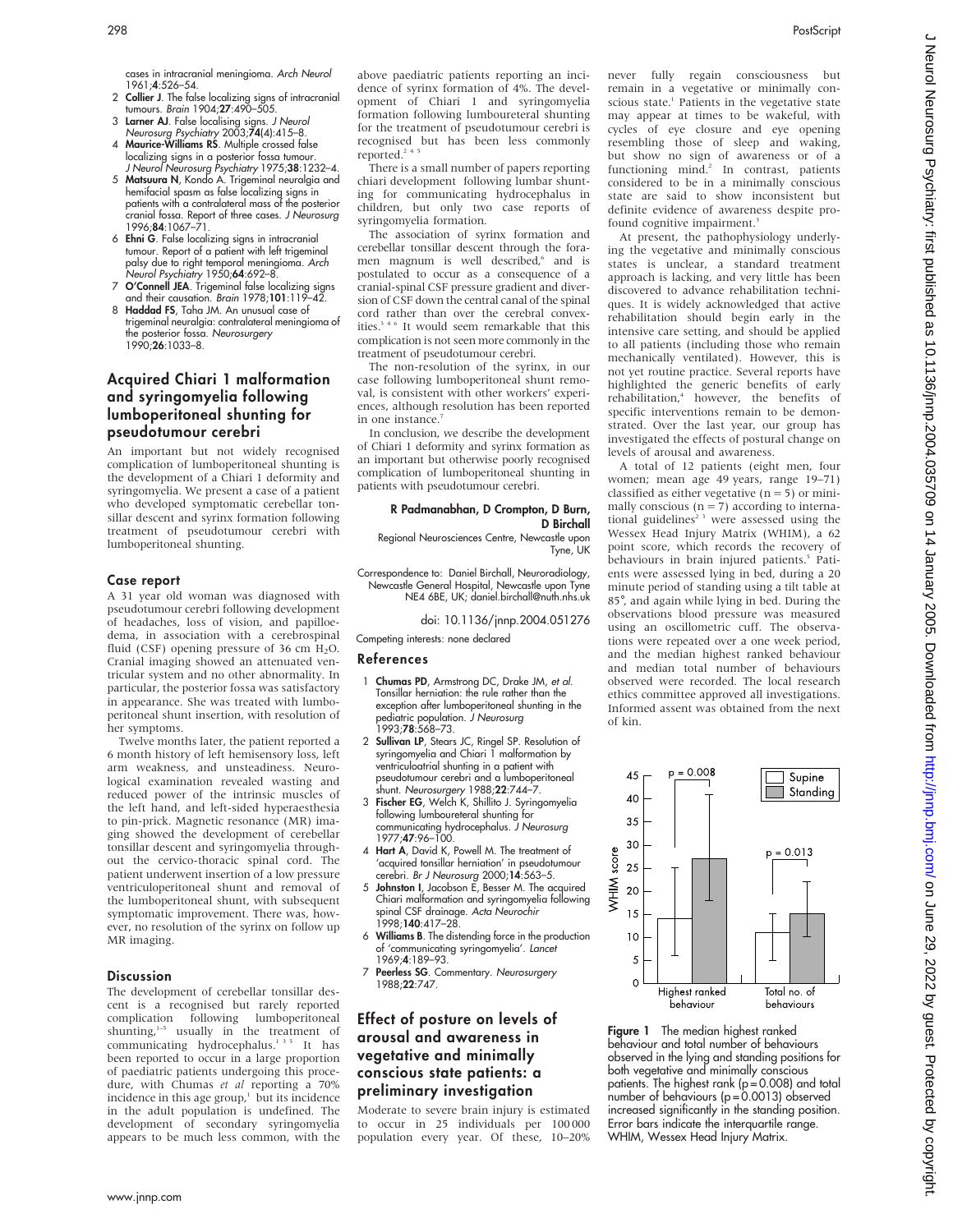| Table 1 Highest ranked behaviours recorded in the supine and standing |  |  |  |
|-----------------------------------------------------------------------|--|--|--|
| positions for each patient                                            |  |  |  |

| Patient        | VS/MCS*    | Supine<br>score | <b>Behaviour observed</b>                         | Standing<br>score | <b>Behaviour observed</b>                        |
|----------------|------------|-----------------|---------------------------------------------------|-------------------|--------------------------------------------------|
|                | <b>VS</b>  | 43              | Smiled                                            | 43                | Smiled spontaneously                             |
| $\overline{2}$ | <b>VS</b>  | $\overline{4}$  | Eyes held by painful stimulus<br>$< 2$ s          | $\overline{A}$    | Eyes held by painful stimulus $<$ 2 s            |
| 3              | <b>VS</b>  | 5               | Looked at person briefly                          | 26                | Frowned/grimaced during physio                   |
| 4              | <b>VS</b>  |                 | Eyes opened briefly                               | 49                | Vocalised in response to pain                    |
| 5              | <b>VS</b>  | 14              | Yawned, sighed                                    | 26                | Frowned/grimaced during physio                   |
| 6              | <b>MCS</b> | 13              | Looked at person moving<br>$\mathsf{limbs} < 3$ s | 16                | Turned eyes to look at person talking            |
| 7              | <b>MCS</b> | 20              | Vocalised during physio                           | 36                | Switched gaze from one person to<br>another      |
| 8              | <b>MCS</b> | 26              | Frowned/grimaced in response<br>to pain           | 34                | Monosyllabic response to questions               |
| 9              | <b>MCS</b> | 14              | Yawned, sighed                                    | 14                | Yawned, sighed                                   |
| 10             | <b>MCS</b> | 18              | Tracked for 3-5 seconds                           | 28                | Looked at object when requested                  |
| 11             | <b>MCS</b> | 8               | Made eye contact                                  | 23                | Showed selective response to<br>preferred people |
| 12             | <b>MCS</b> | 42              | Could find a card from four                       | 43                | Smiled spontaneously                             |

\*Patient classification at the time of recruitment is denoted VS (vegetative state) or MCS (minimally conscious state).

We found that eight patients (three vegetative and five minimally conscious) showed consistent improvements in the highest ranked behaviours (table 1;  $p = 0.008$ ) and total number of behaviours  $(p = 0.013)$ observed in the standing position (fig 1). Three patients (two vegetative and one minimally conscious) showed no change and one minimally conscious patient showed only an increase in the highest ranked behaviour observed. Although WHIM scores in three vegetative patients increased during standing, the behaviours observed did not reach a level suggesting awareness of self and/or environment. After standing the WHIM scores in the supine position were equal to or below those acquired before standing. No change in blood pressure was

Our preliminary results suggest that positional changes may have a significant impact on behaviours in vegetative and minimally conscious patients. Although the benefit of this phenomenon in rehabilitation remains unproved, these findings have clear implications for the assessment and categorisation of patients. Neurological assessments used to classify patients according to international guidelines relating to the vegetative and minimally conscious states typically take place with the patient lying in bed. Where physical constraints permit, it may be important to also observe patients in the standing

The authors are grateful to Dr R Barker for the

Department of Physiotherapy, Addenbrooke's NHS

Faculty of Medicine, National University of Ireland,

MRC Cognition and Brain Sciences Unit, Cambridge,

Wolfson Brain Imaging Centre, University of

observed  $(p = 0.3)$ .

position.

Acknowledgement

neurological assessment.

# D Badwan

Royal Leamington Spa Rehabilitation Hospital, Warwick, UK

#### D Menon

Wolfson Brain Imaging Centre, University of Cambridge, Cambridge, UK

#### J Pickard

Wolfson Brain Imaging Centre, Cambridge, UK

Correspondence to: L Elliott, Senior Physiotherapist, Physiotherapy Department, Box 185, Addenbrooke's Hospital, Cambridge, CB2 2QQ, UK; louise.elliott@ addenbrookes.nhs.uk

All authors are members of the Cambridge Coma Study Group

Authors' contributions: L Elliott—Principal investigator (data acquisition and patient recruitment). A Shiel—Data acquisition and patient recruitment. M Coleman—Data analysis and manuscript preparation B Wilson—Project supervision.

D Badwan—Patient recruitment and data analysis. D Menon—Project supervision. J Pickard—Project supervision.

# doi: 10.1136/jnnp.2004.047357

This work was funded by the Smiths Charity, the fund for Addenbrooke's and an MRC programme grant (number G9439390 ID 56833).

Competing interests: none declared

## References

L Elliott

A Shiel

ŭκ

Galway, Ireland B A Wilson

Trust, Cambridge, UK M Coleman

Cambridge, Cambridge, UK

- 1 Royal College of Physicians (UK). Rehabilitation following acquired brain injury—National Clini-cal Guidelines. London: Lavenham Press, 2003:8.
- 2 Royal College of Physicians (UK). The vegetative state: guidance on diagnosis and management. A report of a working party of the Royal College of Physicians. Clin Med 2003;2:249–54.
- 3 Giacino JT, Ashwal S, Childs N, et al. The minimally conscious state: definition and
- diagnostic criteria. Neurology 2002;58:349–53. 4 Talbot LR, Whitaker HA. Brain-injured persons in an altered state of consciousness: measures and intervention strategies. Brain Injury 1994;8(Pt 8):689–99.
- 5 Shiel A, Horn SA, Wilson BA, et al. The Wessex Head Injury Matrix (WHIM) main scale: a preliminary report on a scale to assess and monitor patient recovery after severe head injury. Clin Rehabil 2000;14:408–16.

# BOOK REVIEWS

# Neurological disorders in pregnancy

Edited by Jacqueline M Washington. Published by the Parthenon Publishing Group, 2004, £87.00 (hardcover), pp 150. ISBN 1-84214- 189-9

Many neurological disorders occur in women of childbearing age. This small book is designed to bridge the wide gap existing between the disciplines of neurology and obstetrics. It provides a concise overview of the most common neurological disorders that may be seen during pregnancy. Three categories of problems are encountered by obstetricians and neurologists: management of neurological pre-existing disorders during pregnancy, neurological disorders directly due to pregnancy, and neurological affections that require special treatment considerations during pregnancy. The book covers these three categories with eight chapters devoted to migraine, cerebrovascular disease, epilepsy, back pain, multiple sclerosis, peripheral nerve disorders, myasthenia gravis, and central nervous infections. Each chapter includes consideration of the influence of pregnancy on the disorder, the effect of the disorder on pregnancy, and potential effects of proposed therapies on the developing foetus—all concerns shared by every clinician who care for pregnant women. The different chapters provide a useful resource with lists of dosages, contraindications, monitoring guidelines, and side effects of drugs in pregnancy.

Two other chapters, covering muscle diseases (in particular myotonic dystrophy) and brain tumours, could have been useful. One also could regret the nearly complete absence of figures or diagrams for a book intended not only for neurologists but also for obstetricians. In contrast, most chapters contain many useful tables.

A few remarks are also worth mentioning. For example, the section covering the course of migraine during and after pregnancy is sometimes redundant and could have been summarised. Post partum angiopathy should also be added to the aetiologies of postpartum headaches. In the chapter on cerebrovascular disease, eclampsia and hemorrhage sections could have been better detailed.

On the whole, this book represents a useful concise text (more than in-depth literature summary or detailed analysis of complex issues) written in a balanced, practical, and informative way. It can be used by a wide audience and will facilitate understanding and treatment of neurologic problems in pregnant women.

#### C Lamy

# The neuropathology of dementia, 2nd edition

Edited by M Esiri, M-Y Lee, J Q Trojanowski. Published by Cambridge University Press, Cambridge, 2004, £195.00, pp 563. ISBN 0- 5218-1915-6

Inspecting the hardcover graphics of this new edition your reviewer was startled to find blazoned his comments on the previous, and first, edition to encourage your purchase. It is therefore clear that I am a supporter of this enterprise in principle – though modesty will prevail and I will not flaunt my prescience in

## www.jnnp.com